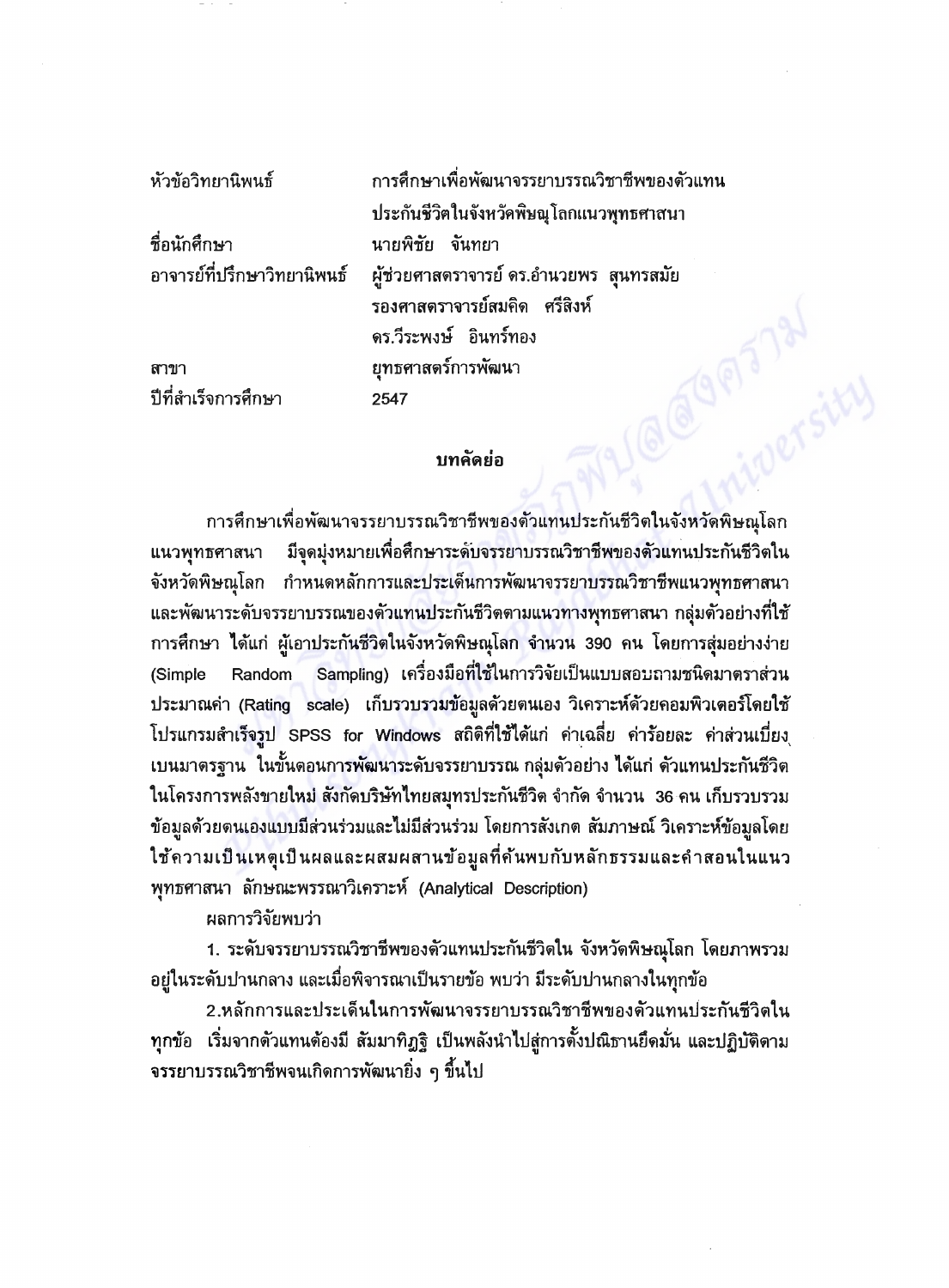3. ตัวแทนประกันชีวิต ที่ได้รับการอบรม และร่วมกิจกรรมตามแนวพุทธศาสนา ในภาพ เกิดศรัทธาในอาชีพนำไปสู่การตั้งปณิธานที่จะยึดมั่นใน รวมด้วแทนประกันชีวิตมีสัมมาทิฐิ จรรยาบรรณวิชาชีพตัวแทน ส่งผลในการปฏิบัติงานอย่างจริงจัง จนประจักผลในทางที่ดีขึ้น

4. ตัวแทนประกันชีวิตเกิดสัมมาทิฏฐิ ด้วย 2 ปัจจัย คือ ปรโตโฆสะ หรือได้สดับแค่ ผู้อื่น (กัลยณมิตร) และโยนิโสมนสิการ หรือการทำในใจโดยแยบคาย

RibulsongKram Rejablat Clnicoers 5.การนำสัมมาทิฏฐิสู่การพัฒนาจรรยาบรรณวิชาชีพของตัวแทนประกันชีวิตให้สูงขึ้นนั้น ์ตัวแทนประกันชีวิตต้องยึดมั่นหลักธรรม อิทธิบาท 4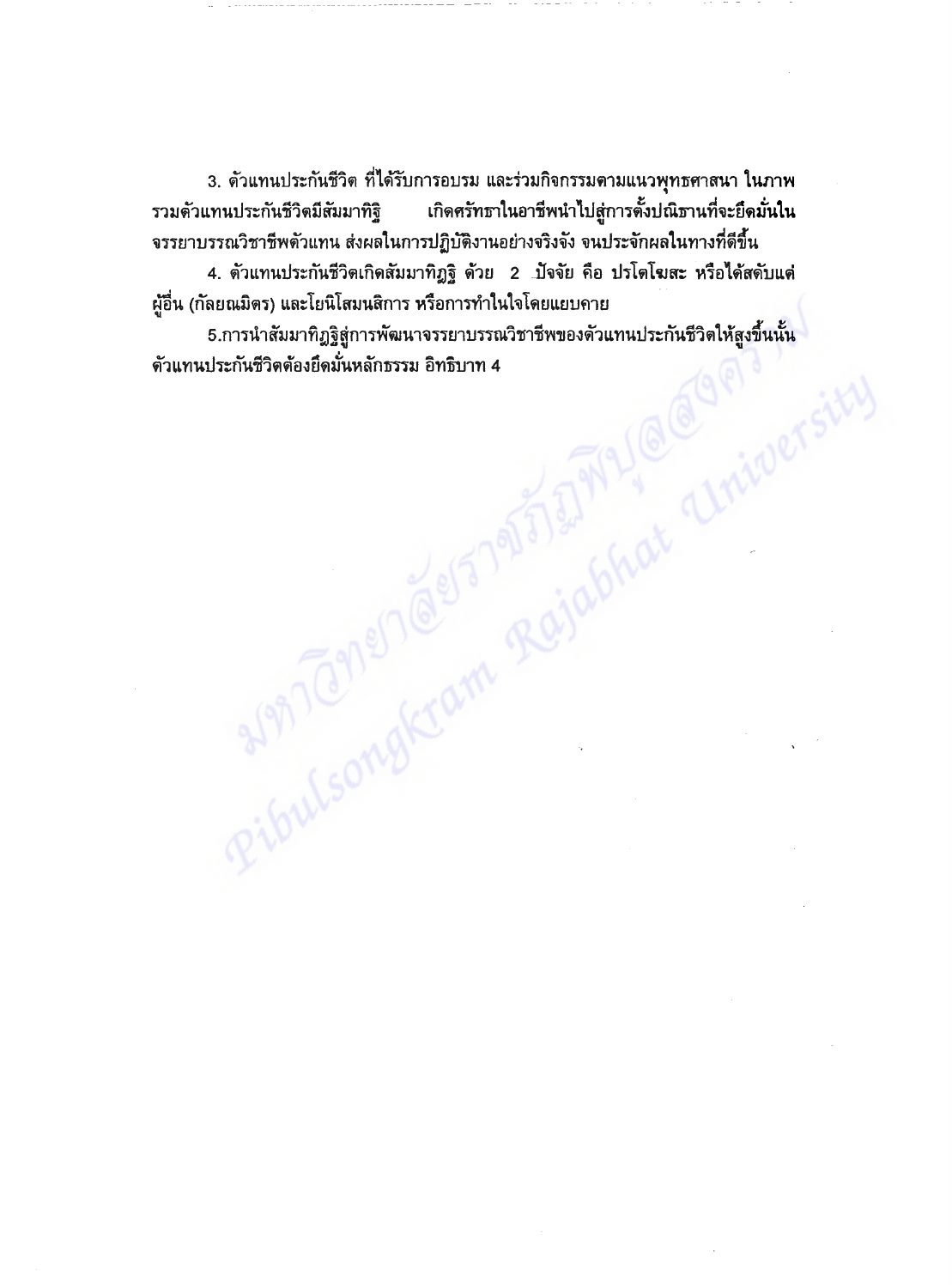| <b>Title</b>    | A STUDY FOR DEVELOPING ETHICS OF LIFE INSURANCE   |
|-----------------|---------------------------------------------------|
|                 | AGENCIES IN PHITSANULOK PROVINCE IN THE WAY       |
|                 | OF BUDDHISM                                       |
| Author          | Mr. Pichai Chantaya                               |
| <b>Advisors</b> | Assistance Professor Dr. Amnuayporn Soonthonsamai |
|                 | Associate Professor Somkid Srising                |
|                 | Dr. Weerapong Inthong                             |
| <b>Field</b>    | <b>Development Strategy</b>                       |
| Year            | 2004                                              |
|                 |                                                   |
|                 | <b>ABSTRACT</b>                                   |
|                 |                                                   |

## **ABSTRACT**

The purposes of this research were ; 1) to study ethics of the life insurance agencies in Phitsanulok province , 2) to set up principle and issue of ethical development in the way of Buddhism. , 3) to develop ethics of life insurance agencies in the way of Bhuddism.

The sampling groups for study ethics levels were 390 life insurance-customers in Phitsanulok by using simple random sampling. The instruments for this study were rating scale questionaires, collected by the researcher himself. Data were analyzed by SPSS for Windows. By the following statistical values: percentages, means, S.D., Ftest, and t-test

The sampling groups for developing ethics levels were 36 life insurance agencies from "Pha-Iang Khay Mai" (New Sales force) project of The Ocean Life Insurance. Co. Itd., Collected data by the researcher himself from both participated and imparticipated by observing and interview. Data were analyzed by using related ruler and combined founded data with Buddhistic Analytical Description.

The study found that :

1. Ethics level of life insurance agencies in Phitsanulok in general were in middle level. Considering by each section found that they were also in middle level in each section.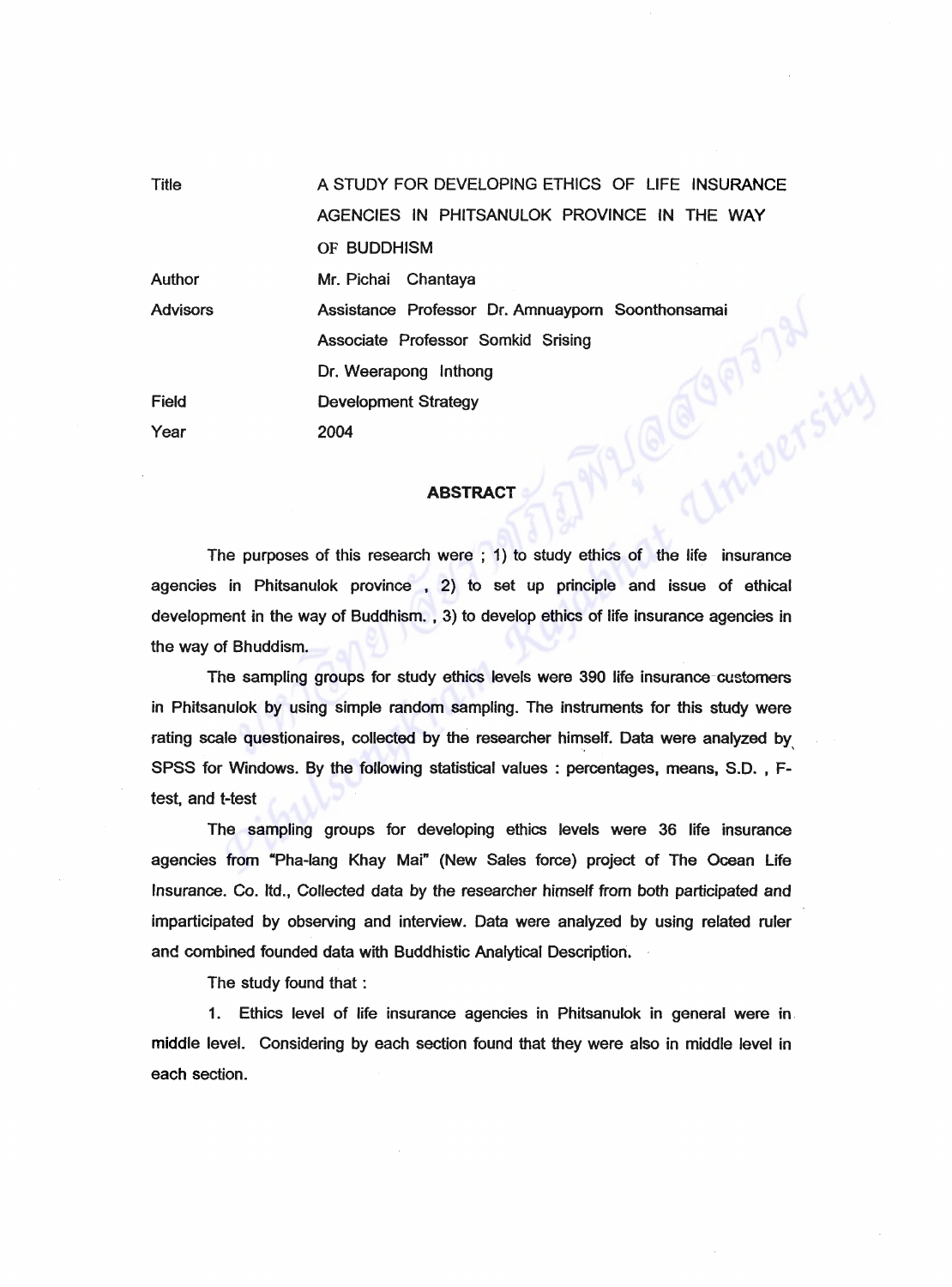2. Principle and issue of ethical development of life insurance agencies in each section began with agencies' rightful conviction principle which influenced strongly wish and promised to believe in ethics more-and more.

3. life insurance agencies who were praticed and participated in Buddhistic activities in general honesty in their profess and promised to believe in ethics of life insurance agencies which effected to seriously working until achievement.

4. Life insurance agencies realized rightful conviction principle with 2 factors : "Poratokhosa" or listening from other people (truly friend) and "Yoni so manasikam" or circumspect thinking in mind.

5. Using rightful conviction principle for develop ethics of life insurance agencies to be in higher level, life insurance agencies themselves must put their fath in "It  $-$  ti  $$ bart 4"